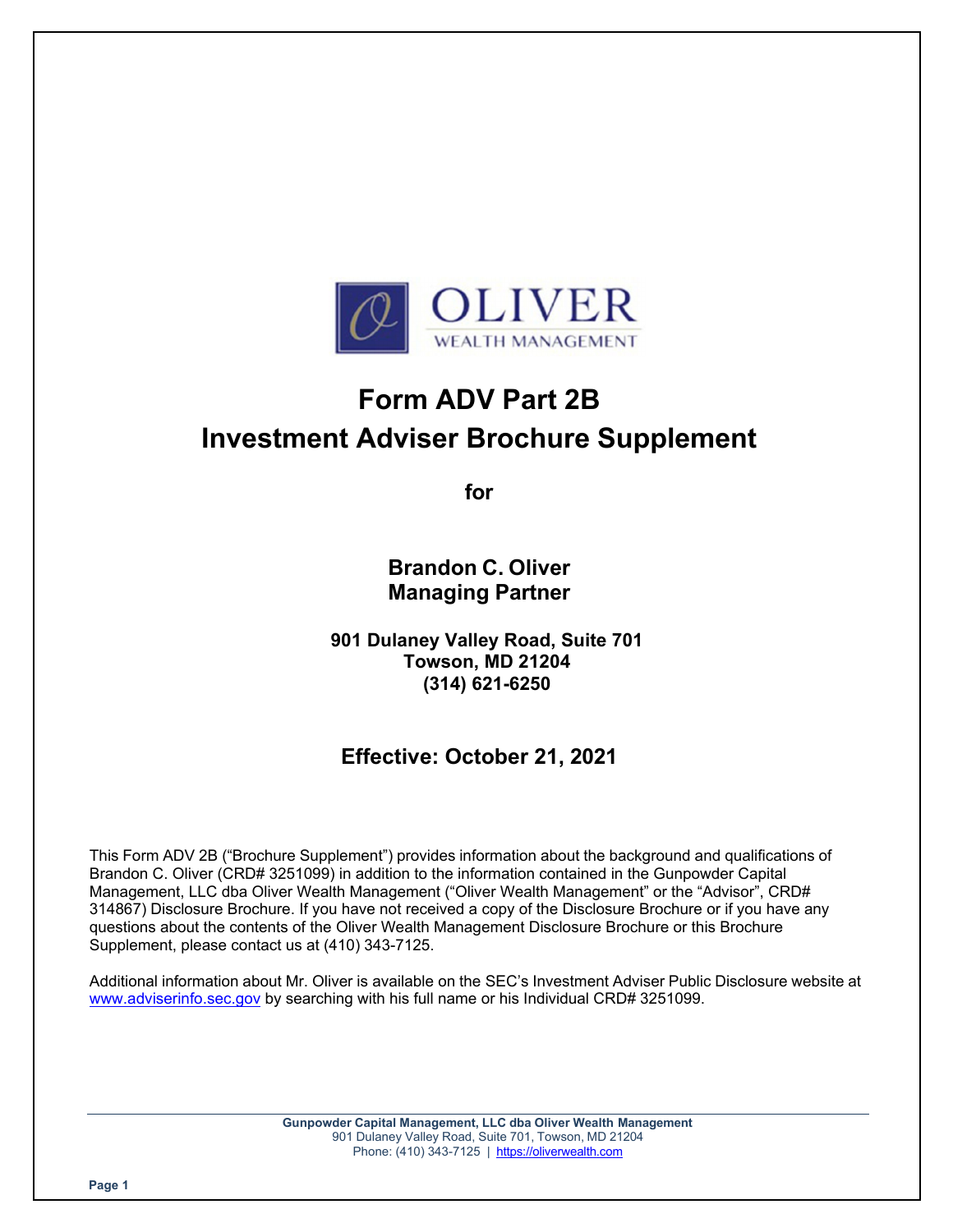# **Item 2 – Educational Background and Business Experience**

Brandon C. Oliver, born in 1977, is dedicated to advising Clients of Oliver Wealth Management as its Managing Partner. Mr. Oliver earned a Bachelor of Science from Towson University in 1999. Additional information regarding Mr. Oliver's employment history is included below.

#### **Employment History:**

| Managing Partner, Gunpowder Capital Management, LLC<br>dba Oliver Wealth Management | 09/2021 to Present |
|-------------------------------------------------------------------------------------|--------------------|
| Financial Advisor, Hayden Royal LLC                                                 | 07/2016 to 09/2021 |
| Registered Representative, American Wealth Management, Inc.                         | 03/2018 to 12/2019 |
| Registered Representative, International Assets Advisory, LLC                       | 08/2016 to 09/2017 |
| Senior Vice President, Morgan Stanley                                               | 03/2010 to 06/2016 |
| Senior Vice President, Merrill Lynch, Pierce, Fenner & Smith Incorporated           | 05/2003 to 03/2010 |

# **Item 3 – Disciplinary Information**

Securities laws require an advisor to disclose any instances where the advisor or its advisory persons have been found liable in a legal, regulatory, civil or arbitration matter that alleges violation of securities and other statutes; fraud; false statements or omissions; theft, embezzlement or wrongful taking of property; bribery, forgery, counterfeiting, or extortion; and/or dishonest, unfair, or unethical practices. There are no disclosures required for this Item. However, we do encourage you to independently view the background of Mr. Oliver on the Investment Adviser Public Disclosure website at www.adviserinfo.sec.gov by searching with his full name or his Individual CRD# 3251099.

## **Item 4 – Other Business Activities**

#### Insurance Agency Affiliations

Mr. Oliver is also a licensed insurance professional. Implementations of insurance recommendations are separate and apart from Mr. Oliver's role with Oliver Wealth Management. As an insurance professional, Mr. Oliver will receive customary commissions and other related revenues from the various insurance companies whose products are sold. Mr. Oliver is not required to offer the products of any particular insurance company. Commissions generated by insurance sales do not offset regular advisory fees. This practice presents a conflict of interest in recommending certain products of the insurance companies based on the amount of commission generated. Clients are under no obligation to implement any recommendations made by Mr. Oliver or the Adviser. Mr. Oliver spends approximately 10% of his time per month in this capacity.

## **Item 5 – Additional Compensation**

Mr. Oliver has additional business activities where compensation is received that are detailed in Item 4 above.

## **Item 6 – Supervision**

Mr. Oliver serves as the Managing Partner of Oliver Wealth Management and is supervised by Tina Gallo, the Chief Compliance Officer. Ms. Gallo can be reached at (410) 343-7125.

Oliver Wealth Management has implemented a Code of Ethics, an internal compliance document that guides each Supervised Person in meeting their fiduciary obligations to Clients of Oliver Wealth Management. Further, Oliver Wealth Management is subject to regulatory oversight by various agencies. These agencies require registration by Oliver Wealth Management and its Supervised Persons. As a registered entity, Oliver Wealth Management is subject to examinations by regulators, which may be announced or unannounced. Oliver Wealth Management is required to periodically update the information provided to these agencies and to provide various reports regarding the business activities and assets of the Advisor.

> **Gunpowder Capital Management, LLC dba Oliver Wealth Management** 901 Dulaney Valley Road, Suite 701, Towson, MD 21204 Phone: (410) 343-7125 | https://oliverwealth.com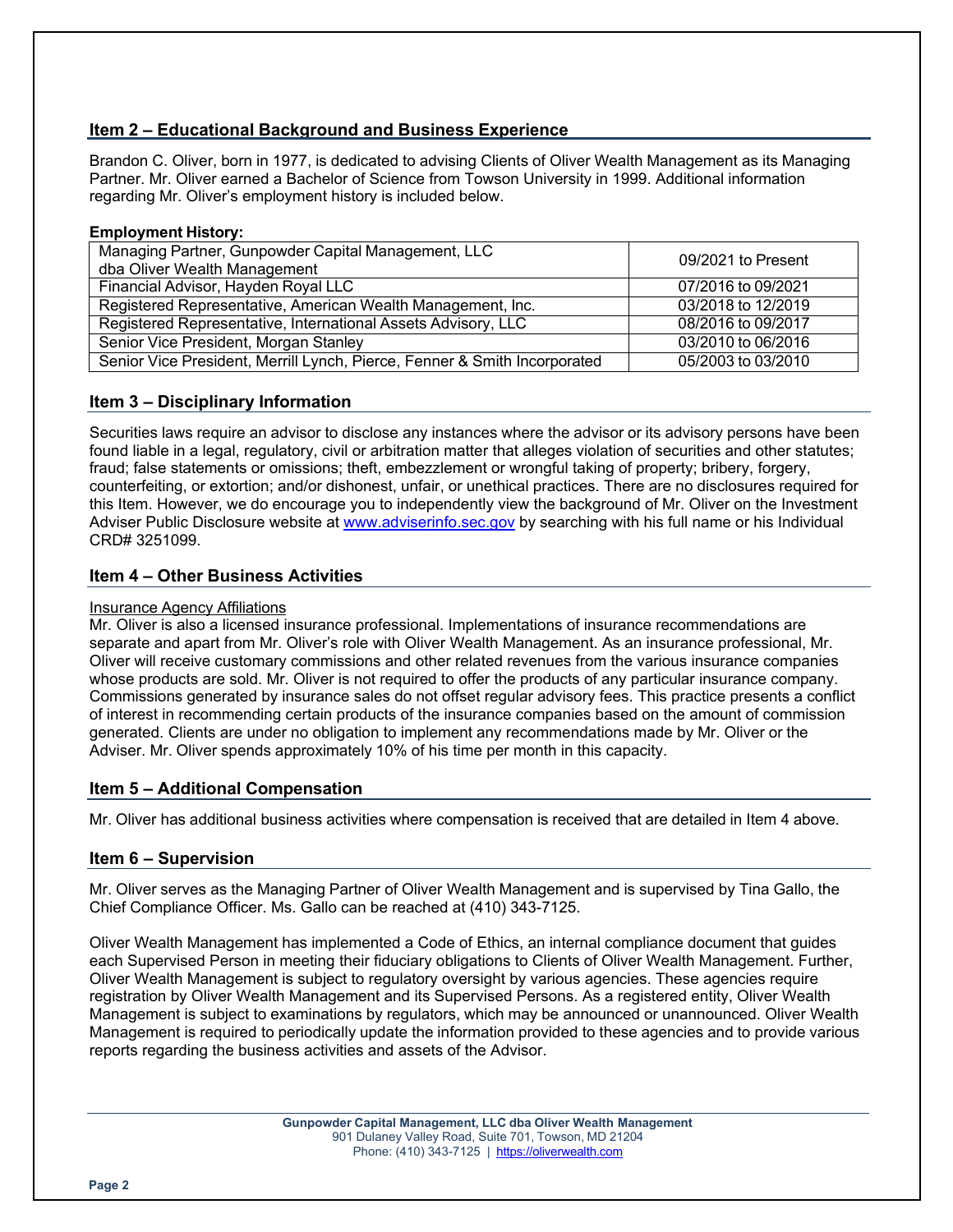

# **Form ADV Part 2B Investment Adviser Brochure Supplement**

**for** 

**Heath J. Harris Financial Advisor** 

**901 Dulaney Valley Road, Suite 701 Towson, MD 21204 (314) 621-6250** 

# **Effective: April 4, 2022**

This Form ADV 2B ("Brochure Supplement") provides information about the background and qualifications of Heath J. Harris (CRD# 5183327) in addition to the information contained in the Gunpowder Capital Management, LLC dba Oliver Wealth Management ("Oliver Wealth Management" or the "Advisor", CRD# 314867) Disclosure Brochure. If you have not received a copy of the Disclosure Brochure or if you have any questions about the contents of the Oliver Wealth Management Disclosure Brochure or this Brochure Supplement, please contact us at (410) 343-7125.

Additional information about Mr. Harris is available on the SEC's Investment Adviser Public Disclosure website at www.adviserinfo.sec.gov by searching with his full name or his Individual CRD# 5183327.

> **Gunpowder Capital Management, LLC dba Oliver Wealth Management** 901 Dulaney Valley Road, Suite 701, Towson, MD 21204 Phone: (410) 343-7125 | https://oliverwealth.com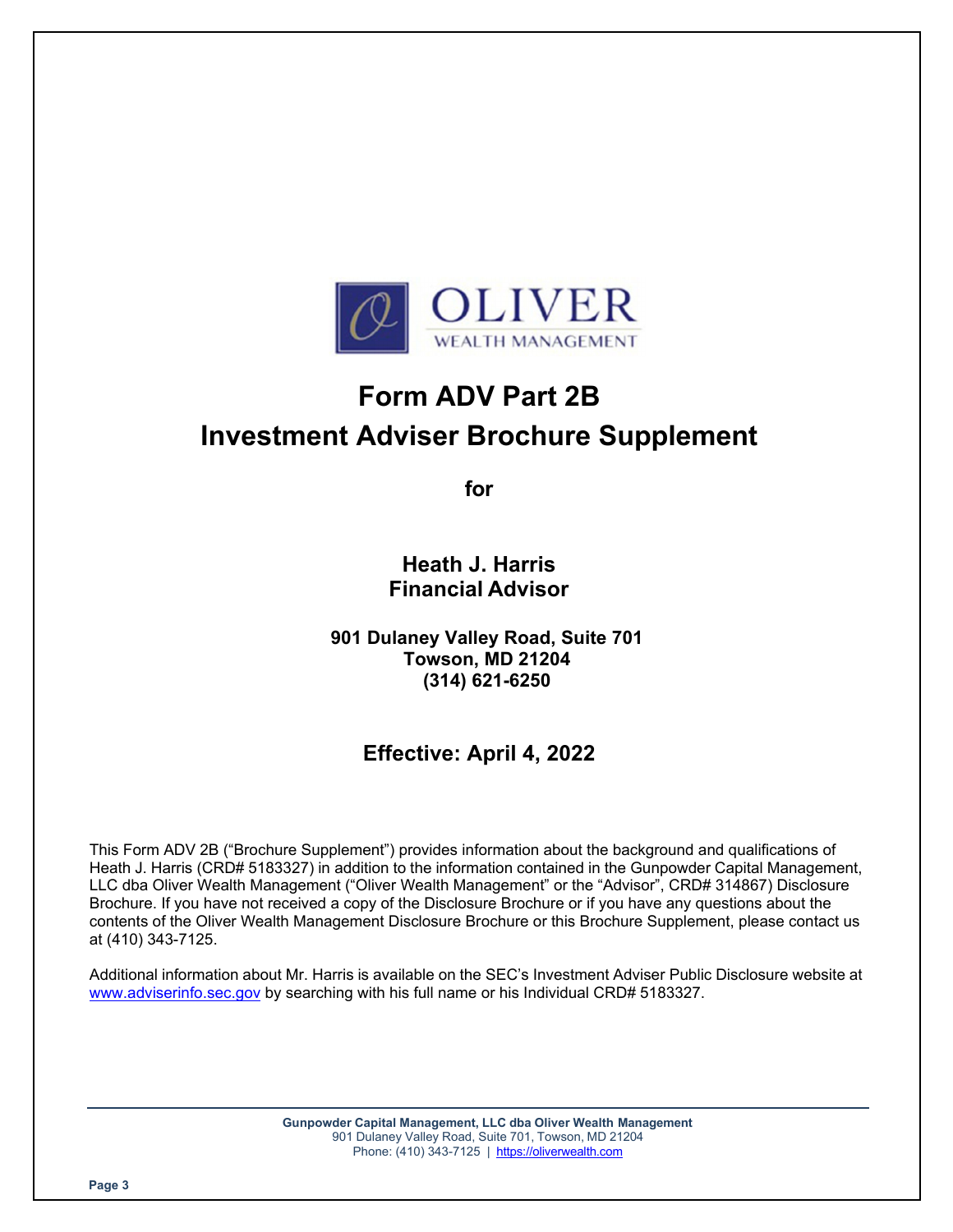# **Item 2 – Educational Background and Business Experience**

Heath J. Harris, born in 1983, is dedicated to advising Clients of Oliver Wealth Management as a Financial Advisor. Mr. Harris earned a B.S. in Finance from Salisbury University in 2006. Additional information regarding Mr. Harris's employment history is included below.

#### **Employment History:**

| Financial Advisor, Gunpowder Capital Management, LLC<br>dba Oliver Wealth Management | 09/2021 to Present |
|--------------------------------------------------------------------------------------|--------------------|
| Investment Advisor, Hayden Royal, LLC                                                | 09/2018 to 09/2021 |
| Financial Advisor, Citigroup Global Markets Inc.                                     | 08/2017 to 09/2018 |
| Financial Advisor, Wells Fargo Clearing Services, LLC                                | 07/2015 to 07/2017 |
| Financial Advisor, Merrill Lynch, Pierce, Fenner & Smith Incorporated                | 03/2011 to 08/2015 |
| Financial Advisor, Northwestern Mutual Investment Services, LLC                      | 05/2010 to 04/2011 |

#### **Item 3 – Disciplinary Information**

Securities laws require an advisor to disclose any instances where the advisor or its advisory persons have been found liable in a legal, regulatory, civil or arbitration matter that alleges violation of securities and other statutes; fraud; false statements or omissions; theft, embezzlement or wrongful taking of property; bribery, forgery, counterfeiting, or extortion; and/or dishonest, unfair, or unethical practices.

Mr. Harris was suspended by FINRA on January 23, 2019 for failure to comply with an arbitration award or settlement agreement or to satisfactorily respond to a FINRA request to provide information on its status. The suspension was lifted on June 4, 2019. Mr. Harris is no longer associated as a registered representative of a FINRA.

We encourage you to independently view the background of Mr. Harris on the Investment Adviser Public Disclosure website at www.adviserinfo.sec.gov by searching with his full name or his Individual CRD# 5183327.

#### **Item 4 – Other Business Activities**

#### Insurance Agency Affiliations

Mr. Harris is also a licensed insurance professional. Implementations of insurance recommendations are separate and apart from Mr. Harris's role with Oliver Wealth Management. As an insurance professional, Mr. Harris will receive customary commissions and other related revenues from the various insurance companies whose products are sold. Mr. Harris is not required to offer the products of any particular insurance company. Commissions generated by insurance sales do not offset regular advisory fees. This practice presents a conflict of interest in recommending certain products of the insurance companies based on the amount of commission generated. Clients are under no obligation to implement any recommendations made by Mr. Harris or the Advisor. Mr. Harris spends approximately 10% of his time per month in this capacity.

#### **Item 5 – Additional Compensation**

Mr. Harris has additional business activities where compensation is received that are detailed in Item 4 above.

#### **Item 6 – Supervision**

Mr. Harris serves as a Financial Advisor with Oliver Wealth Management and is supervised by Tina Gallo, the Chief Compliance Officer. Ms. Gallo can be reached at (410) 343-7125.

Oliver Wealth Management has implemented a Code of Ethics, an internal compliance document that guides each Supervised Person in meeting their fiduciary obligations to Clients of Oliver Wealth Management. Further, Oliver Wealth Management is subject to regulatory oversight by various agencies. These agencies require registration by Oliver Wealth Management and its Supervised Persons. As a registered entity, Oliver Wealth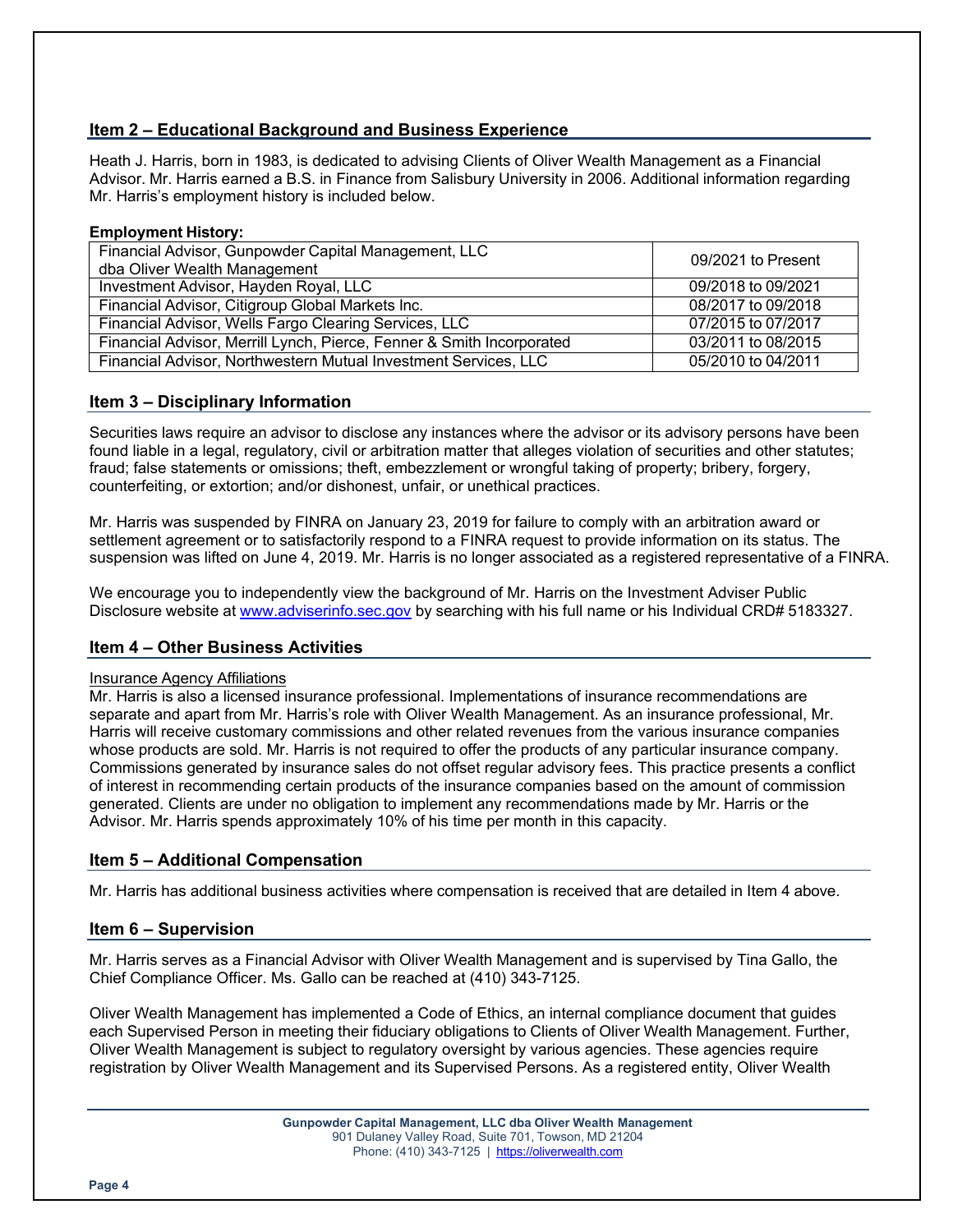Management is subject to examinations by regulators, which may be announced or unannounced. Oliver Wealth Management is required to periodically update the information provided to these agencies and to provide various reports regarding the business activities and assets of the Advisor.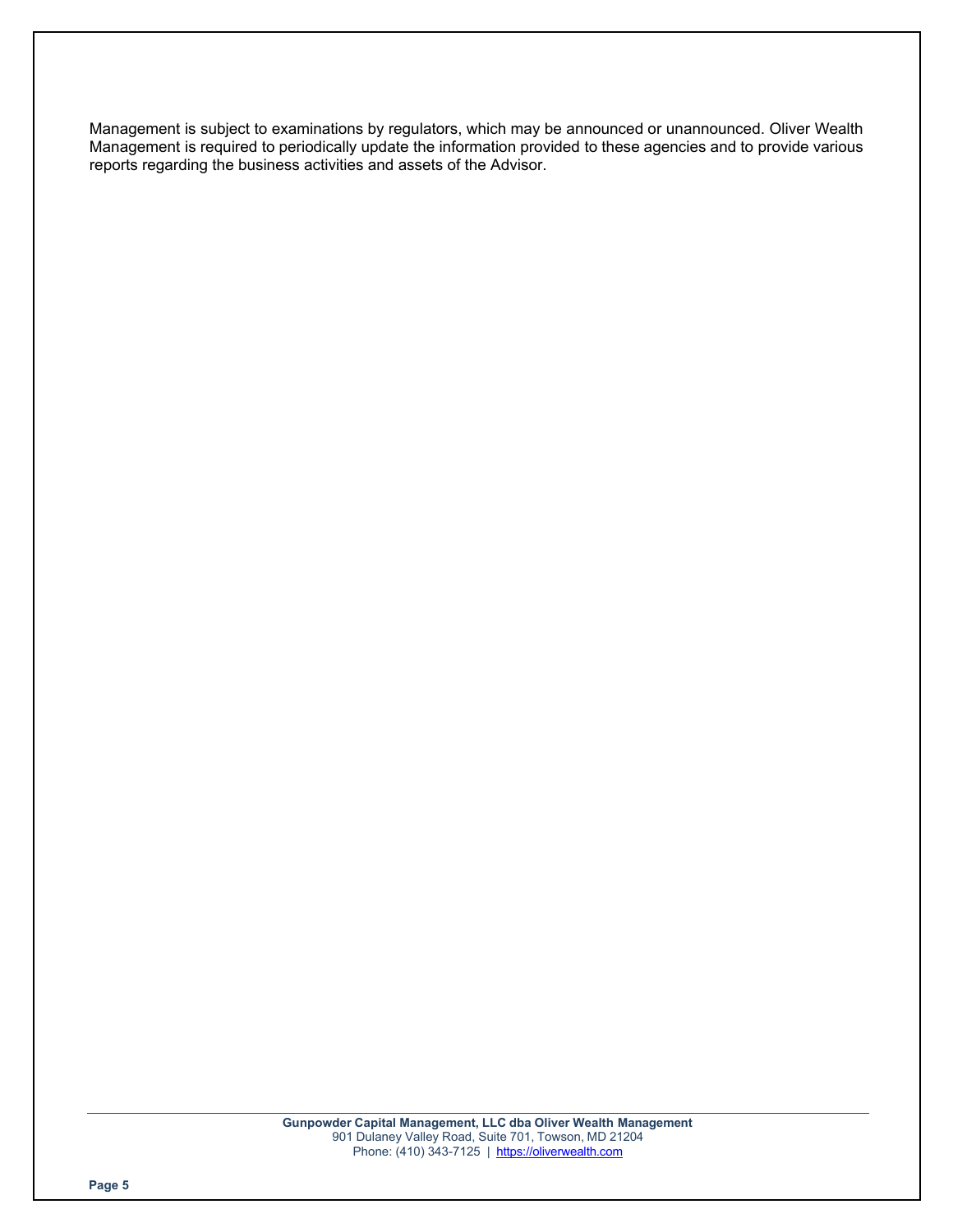

# **Form ADV Part 2B – Brochure Supplement**

**for** 

**Joseph F. Darpel, CFP® Senior Vice President** 

**10805 Sunset Office Drive, Suite 300 St. Louis, MO 63127 (314) 621-6250** 

# **Effective: October 21, 2021**

This Form ADV 2B ("Brochure Supplement") provides information about the background and qualifications of Joseph F. Darpel, CFP® (CRD# 2271298) in addition to the information contained in the Gunpowder Capital Management, LLC dba Oliver Wealth Management ("Oliver Wealth Management" or the "Advisor", CRD# 314867) Disclosure Brochure. If you have not received a copy of the Disclosure Brochure or if you have any questions about the contents of the Oliver Wealth Management Disclosure Brochure or this Brochure Supplement, please contact us at (410) 343-7125.

Additional information about Mr. Darpel is available on the SEC's Investment Adviser Public Disclosure website at www.adviserinfo.sec.gov by searching with his full name or his Individual CRD# 2271298.

> **Gunpowder Capital Management, LLC dba Oliver Wealth Management** 901 Dulaney Valley Road, Suite 701, Towson, MD 21204 Phone: (410) 343-7125 | https://oliverwealth.com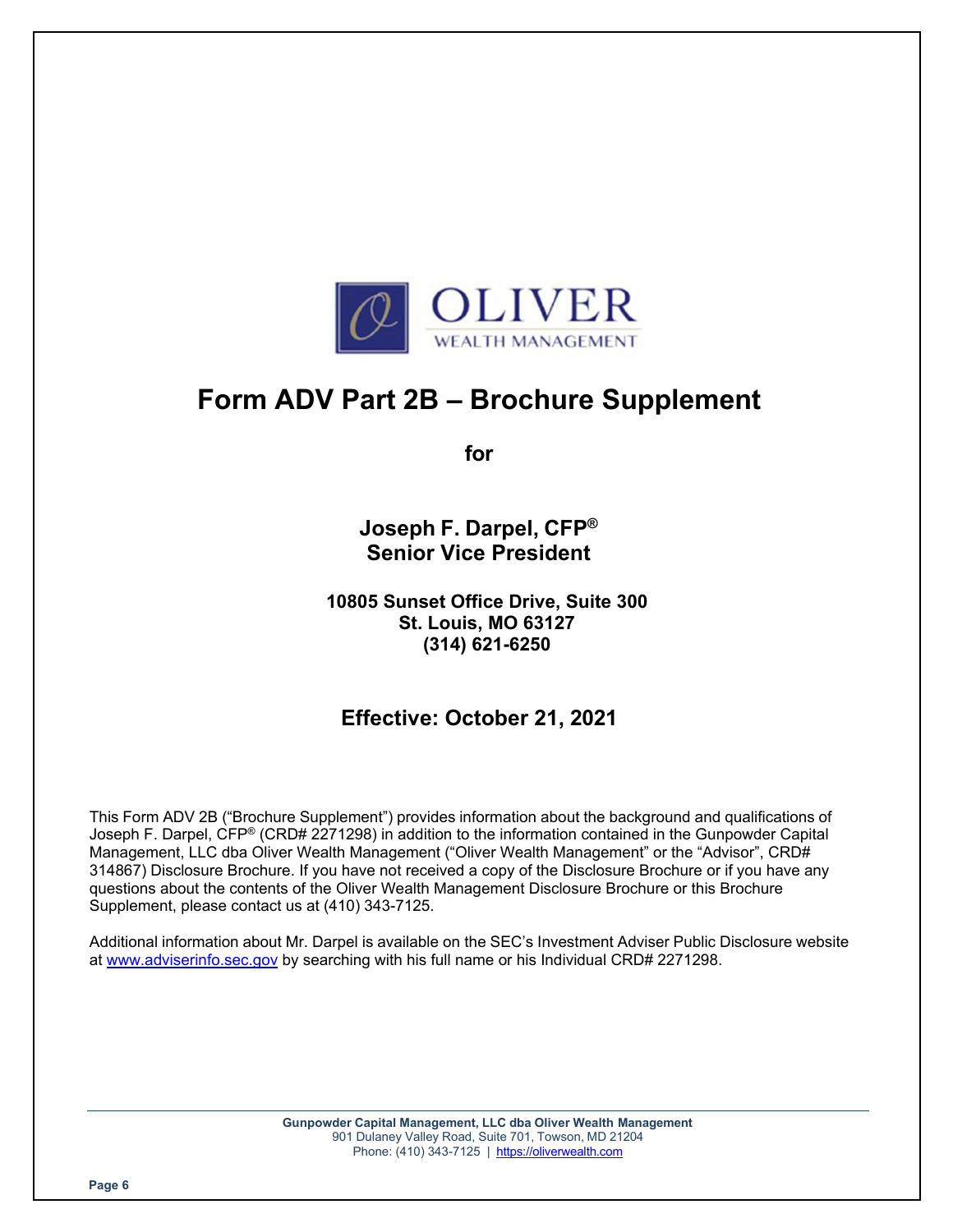# **Item 2 – Educational Background and Business Experience**

Joseph F. Darpel, CFP® born in 1970, is dedicated to advising Clients of Oliver Wealth Management as a Senior Vice President. Mr. Darpel earned a BS in Finance from St. Lous University in 1994. Additional information regarding Mr. Darpel's employment history is included below.

#### **Employment History:**

| Senior Vice President, Gunpowder Capital Management, LLC<br>dba Oliver Wealth Management | 02/2020 to Present |
|------------------------------------------------------------------------------------------|--------------------|
| Financial Advisor, Hayden Royal LLC                                                      | 10/2019 to 09/2021 |
| Financial Advisor, Raymond James Financial Services Advisors, Inc.                       | 01/2009 to 10/2019 |
| Registered Representative, Raymond James Financial Services, Inc.                        | 12/1993 to 10/2019 |

#### CERTIFIED FINANCIAL PLANNER™ ("CFP®")

The CERTIFIED FINANCIAL PLANNER™, CFP<sup>®,</sup> and federally registered CFP<sup>®</sup> (with flame design) marks (collectively, the "CFP® marks") are professional certification marks granted in the United States by CERTIFIED FINANCIAL PLANNER™ Board of Standards, Inc. ("CFP® Board").

The CFP® certification is a voluntary certification; no federal or state law or regulation requires financial planners to hold CFP® certification. It is recognized in the United States and a number of other countries for its (1) high standard of professional education; (2) stringent code of conduct and standards of practice; and (3) ethical requirements that govern professional engagements with clients. Currently, more than 87,000 individuals have obtained CFP® certification in the United States.

To attain the right to use the CFP® marks, an individual must satisfactorily fulfill the following requirements:

- *Education*  Complete an advanced college-level course of study addressing the financial planning subject areas that CFP Board's studies have determined as necessary for the competent and professional delivery of financial planning services, and attain a Bachelor's Degree from a regionally accredited United States college or university (or its equivalent from a foreign university). CFP Board's financial planning subject areas include insurance planning and risk management, employee benefits planning, investment planning, income tax planning, retirement planning, and estate planning;
- *Examination*  Pass the comprehensive CFP® Certification Examination. The examination includes case studies and client scenarios designed to test one's ability to correctly diagnose financial planning issues and apply one's knowledge of financial planning to real-world circumstances;
- *Experience*  Complete at least three years of full-time financial planning-related experience (or the equivalent, measured as 2,000 hours per year); and
- *Ethics*  Agree to be bound by CFP Board's *Standards of Professional Conduct*, a set of documents outlining the ethical and practice standards for CFP® professionals.

Individuals who become certified must complete the following ongoing education and ethics requirements in order to maintain the right to continue to use the CFP<sup>®</sup> marks:

- *Continuing Education*  Complete 30 hours of continuing education hours every two years, including two hours on the *Code of Ethics* and other parts of the *Standards of Professional Conduct*, to maintain competence and keep up with developments in the financial planning field; and
- *Ethics*  Renew an agreement to be bound by the *Standards of Professional Conduct.* The *Standards*  prominently require that CFP® professionals provide financial planning services at a fiduciary standard of care. This means CFP® professionals must provide financial planning services in the best interests of their clients.

CFP® professionals who fail to comply with the above standards and requirements may be subject to CFP Board's enforcement process, which could result in suspension or permanent revocation of their CFP® designation.